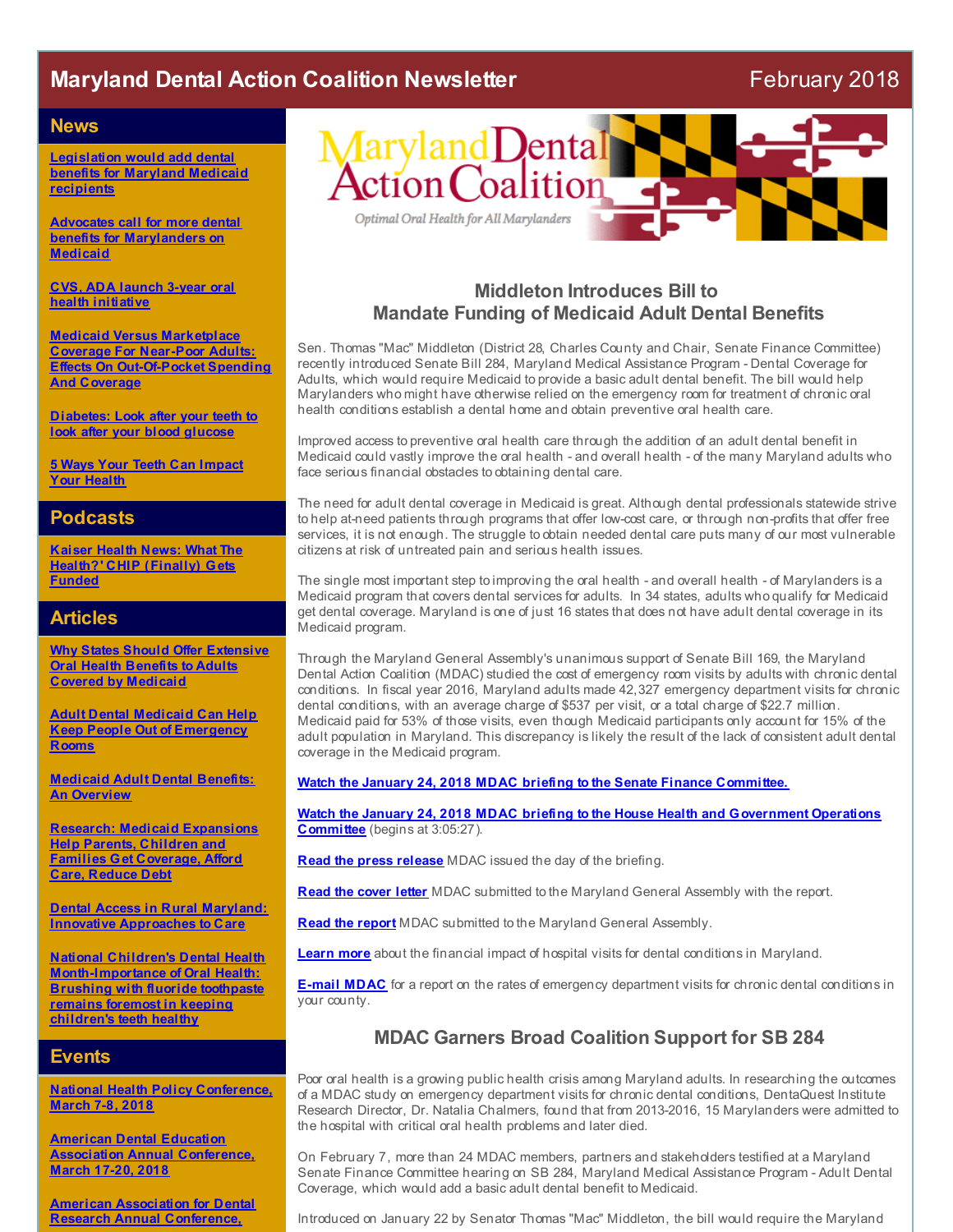**March 21-24, 2018**

**American Society on Aging [Conference,](http://r20.rs6.net/tn.jsp?f=001Xb41drQuKW_-oHy2weZP9Y9yojK87cPI4KL1qJjUR07CNQCyy6EfWgI1duiAwfOXSxG0jox-urgBq4VftdsOLqrmwk7VvSgwBlZuJof209Z2UKMWmCBWEcTNQsWMpEuW9SZFA-WVUUWrbbXA8pgEVC24dLmQhwtLEOEFP9cjGw0BIrmKT3q6hX6Ba4Vzu83SJbwcS77MTLJUmFS7hY_RauxJT-I2nCvr7s65wzoXbJb_7J40pFyrcMLxeBviiCHqcKv9tiN0PpCwEbP58pUx0rQ2NcooTVrFU4zrej_38vnNm2DIUG7MSXVzreV0puRar5cGIkoSYEw=&c=&ch=) March 26-29, 2018**

**Sixth Annual Public Health [Research](http://r20.rs6.net/tn.jsp?f=001Xb41drQuKW_-oHy2weZP9Y9yojK87cPI4KL1qJjUR07CNQCyy6EfWg6PBvt4rVCxkLerFzw3te5i_NqvK2vFLtVXp7tSXStkWKMLmkW6HPsDpBDl_l7RV-2c-LFJw1rI0_Coto85MJEXLuByiC5qQMYNWQ7h7KUSFPrfvERpsJfht4rOa99dK_D6fvzEvhL4xcoodtnIzfFd_Sr2w3qnK_jveyhrRTs7Am9px-hpuROg48wZg4v96KX8LV1QWQ36aXhPCjpABN_yYdxybrIg3nxE2sH3Fcnf7ALuTg5xYWB6HqbOtgR6BgRtPq-SME5aNBCsEV_qmQ97plFJe0d6dOkGIFS2o0oEkINdMLiSjPLgsu6LzFji7rDQJdrg0b0rUarTP4XblZqVzHhGHnPfjYRwNEnDfW04fUhPBxzZMYA=&c=&ch=) at Maryland Day, April 3, 2018**

**2018 National Oral Health [Conference,](http://r20.rs6.net/tn.jsp?f=001Xb41drQuKW_-oHy2weZP9Y9yojK87cPI4KL1qJjUR07CNQCyy6EfWgI1duiAwfOXtCx6B1q0ajs9srmyXb0v-OUbSd9d7b7uHVeiY4-96CAjyOaGGBxp0gPGlTD1FX0P9gbF3sElDsOFt1IjXORnU4exrkCfFf27elEGgOV3dbPJShuH3CVDycqk-CHa-4KWabh3LDoM6sp5Jz-LzEUkY5ok2gB9qEaLcuCFzZeyC9zGjQv5MY0-l6nfrIs1ptwu5CDPGBR7GRCkJtRMxVxOofbdai7wGUTxKgYzEBg0ZWXxyVAr2Rk0sUIMW2dI23Q3IoLU1I-Xxcf3Tas7_HQBnQ==&c=&ch=) April 16-18, 2018**

**2018 National [School-Based](http://r20.rs6.net/tn.jsp?f=001Xb41drQuKW_-oHy2weZP9Y9yojK87cPI4KL1qJjUR07CNQCyy6EfWgI1duiAwfOXWhdS7r9hwO7_5ZeH7JCQOrRSJ0wYcz2BWB-UgyZzmDmo0uk_fa_pjYjXRjUj9LRZVO7gYAK-MYkK0Aw7fFCrG33yALJh8edy2AXlYpFtpDalHfEYwMkGT2DeM2iYtgbFx3xlPg91NdLH-c0caBjaUgSFdp3LorfFS2cT_nl2qjz0zs54sd-Y35a-aDZKssuIydzGoF97wroGKPCIWvNF8yiNhtR0CiCWlRL_i2DVxPaQAuPQTUFBFWmS1DHmA7HNAx7B00ZOYPBVUM9nr-DELQ==&c=&ch=) Health Care Convention, June 24- 27, 2018**

**American Public Health [Association](http://r20.rs6.net/tn.jsp?f=001Xb41drQuKW_-oHy2weZP9Y9yojK87cPI4KL1qJjUR07CNQCyy6EfWrUpG-A2OiPAqfXdoRPDBu4t32UdF1DylUCQt5Fe7AF89now-p1CfyCyYLfqI7iWpPLxxUOdQWr5JT3FqqDXA40aaDpy-EPtnPunHcACH05Q091O5s7DT6p8WXD77wMoqolsU28Pe-NQ2Obp6m2qA9PzetZzkAeQI07hk23Lc_74iVuU80rWabD108EXQyLBbRllYUvFraSAPYmpH3kq2ou7QI6F0ts8IzhJmBQkPY0Kw-RWOPj_4uqbg16Nux02Wf1U7UMMNLohTn9Kpgk92BkgUepT4RaawBuRQP3g_IGlvL62PMRshzRI_5_w0i7UmCNeD4gj2A8XRBRzXKwAvrk=&c=&ch=) Annual Meeting, November 10-14, 2018**

## **Webcasts**

**ASTTD: Training Health Care [Professionals](http://r20.rs6.net/tn.jsp?f=001Xb41drQuKW_-oHy2weZP9Y9yojK87cPI4KL1qJjUR07CNQCyy6EfWtrtmR8M4CN9QxgdDWyqbN6MJmTmYVSE0fjvxSR9_PMde2qldU06c9Qe8FI0MQ4lg2IFpaYZBsfSMW5gtMhQiJpvDp1ogn76IEh3Cz39E2PHkfc02sarKZXMP6eXyLx_QMv29j65vYJgQhNPXoTd0geLE_x1NmMZpp_uzw2H73NiLp003Q_zQvBVKSgNZzCQhQoiyFf9X40Z3XS8JAfVbxMGV24_D_Ew6r5N3cOibtfNpTDuXjZR-ruDG21YHl0Dz72rbhFi--M53oYoOHyj4226kSMS_b0_8A==&c=&ch=) to Focus on the Oral-Systemic Health of Older Adults**

**HRSA: Before You Say [Ahhhh...Integrating](http://r20.rs6.net/tn.jsp?f=001Xb41drQuKW_-oHy2weZP9Y9yojK87cPI4KL1qJjUR07CNQCyy6EfWtrtmR8M4CN9ga6WRGer0vE-PtRndqWqrD0RKU66nWGQ3feY4GyPOsnI9U_6UCpEwU760KXNLTdxrCzUumo-0I12cI8pnFdZqa-OS3ThKW0yWUifYonqqDLzxpM6l7xUKk3N8WqjCL8gAASOLwiwRR4krp4m5asBzfJ-4XROpMeGFNjIe5-sDW0=&c=&ch=) Oral Health and Behavioral Health in Primary Care Settings-**

**HRSA: Clinical best practices to improve the oral health of [individuals](http://r20.rs6.net/tn.jsp?f=001Xb41drQuKW_-oHy2weZP9Y9yojK87cPI4KL1qJjUR07CNQCyy6EfWtrtmR8M4CN91saG_c9-0fBJSUH5frpSEyEhZqyFzqqbN2ZoTrKnwySkScY-l9y_DRG3FYoEpw4VvmsKuQfKb09ul84fXEFpi78huAgn2BdSv9eczVs_CdXHhLbM88Irh4xdD4IfIPdPrN84huzdMwrd8MHY05grF6aoUOPNSTDg8wN1v-UhgXD_qyo6x24DKL0ufJ415rptSuP1AsVAzRdw5R88qyu3YLTDiHuaLOGC1ApIs72Iko8Pvbqyy7vwqT_UJWkbWM5wu5rHytXlcAxMuOr-9zJMcg==&c=&ch=) with substance use disorders**

## **Webinars**

**[Connecting](http://r20.rs6.net/tn.jsp?f=001Xb41drQuKW_-oHy2weZP9Y9yojK87cPI4KL1qJjUR07CNQCyy6EfWtrtmR8M4CN9q4E5yAvEk3pQ-vg9tTViD8cnrVKQp8DMkQkGW50qMIfFfE-nnG19H2LCQ1ITFZSzmz6N0rRChqOytEf29dqNLQBnwN2KA8mGjvclmRMBBNWX1Uy7551fvK2tn6Cn-yI2DI0JwqUCZUEVMt0xGwcNEJ1jCBTtr7nEr7J3gexUYGN2eHy1O5QomUU9A1Zk1vb8j6sKhC_NoZQy-DrECulVdJNLWb6PQm00uhk1IVPW_sxNDN5lUyB4Ro3LqILcW4l6ri6SapRWeQwPq8MKLyv3BS7RNoU6qfrdGEDZuSk20H8N5Gs_nBzYya0j4kIU-Mwo91jIXmVPH_06tOUApyqvHNpfBPCynQMfqhX5BQTIW2xXzu4qITEeNATFJYNJojBTFYcle42u6A1ltjRhgfAdBIrVulMdbTob8dCA089N7nWIWoRqbmxusqtLMzxyGO-sew6f2TpBKA6pfwtrn_FiifLjqs6k-WNG2VTKeoeNeIJ28fqsNToOLHkfnSTzSLmMAB_hF_HXUcP6XliCJlw3vW1_b5lNM63IkU0c3uOVSl9ObYkjXlGC_oba3COIlw4MzqWX6m6fSePuiV9au1NwzP_mDX5JSvhUR-Abs3bHaDl7q-gcSypb3v4Na8AJUJvGhzLG0OADRoqcu4fvFaEy1O3xq3UpuB9uer9BpM-h7ja7yu4lja7UAvY0VqcvqAbMue6hQgL1RG_jKsv3H1BWwLO39akOnSVMZfjlJ-mwNlmSHyeUEOQgB1OM7emp8pcuB8TpLybl938=&c=&ch=) Oral and Heart Health: Blood Pressure Screening and Smoking Cessation in the Dental Setting, February 21, 2018**

**[Innovation](http://r20.rs6.net/tn.jsp?f=001Xb41drQuKW_-oHy2weZP9Y9yojK87cPI4KL1qJjUR07CNQCyy6EfWtrtmR8M4CN9SWLtQRquYkGYTl58HXpXOZu8akvh11esppr1w6KCG8KasxrJoG3-ZV9Ol6VB2y3HrEvcWa__7levmhlzZTmrG6jMiBYGd3ELg3ge_jExhRZyUpSAyiyZ3BzUaoQpZ11fAvH6_BLTSwAMAgJBgqnY9T-9T6s2_yplL2oszkYpZ2oqL-Scx4lYxZm_tUocJ2vaaMmZXdbfNj52jAcl3HKOGd4bse5WltVTc8srDayP6bmxg1IY4oW6dB-NN6Au9u2yCV6GGXeY3rzygKJYSNEtILQ2N1CE6qruxqvLiprKgajnmxmRyR0stTREoD6rl2HYBwSn6VwHVFA=&c=&ch=) and Quality in Public Health [Innovation](http://r20.rs6.net/tn.jsp?f=001Xb41drQuKW_-oHy2weZP9Y9yojK87cPI4KL1qJjUR07CNQCyy6EfWtrtmR8M4CN9SWLtQRquYkGYTl58HXpXOZu8akvh11esppr1w6KCG8KasxrJoG3-ZV9Ol6VB2y3HrEvcWa__7levmhlzZTmrG6jMiBYGd3ELg3ge_jExhRZyUpSAyiyZ3BzUaoQpZ11fAvH6_BLTSwAMAgJBgqnY9T-9T6s2_yplL2oszkYpZ2oqL-Scx4lYxZm_tUocJ2vaaMmZXdbfNj52jAcl3HKOGd4bse5WltVTc8srDayP6bmxg1IY4oW6dB-NN6Au9u2yCV6GGXeY3rzygKJYSNEtILQ2N1CE6qruxqvLiprKgajnmxmRyR0stTREoD6rl2HYBwSn6VwHVFA=&c=&ch=) and Quality in Public Health, February 27, 2018**

**Iowa: An Example of an [Integrated](http://r20.rs6.net/tn.jsp?f=001Xb41drQuKW_-oHy2weZP9Y9yojK87cPI4KL1qJjUR07CNQCyy6EfWtrtmR8M4CN9FwGWzAxTNZfwH4oxdkDg3sMmzXzuM7sBklOKiAHZLkG1jtAUnHyjl4416Nz66rw50KenHOz086WcUZIgLTK1AP7giESLVdCJNje6ReWQh_I7AoHMpDOy51nmqJwHTBLfd0jsL4eHrVMtNkvVws_OraMfRhOjZNoCwqEc46wu7NK1qfjUEXyo4U5MnEe-k0WNEC1MMCIEXL9IdoaVT6VMhThyeZZwNH_8DP3rqepXJ9k1trRcPn3QSV0hqGN_2bOFWYoLcTUDi8vq1IW3dMTF1FwwtQevsz8i0bEEh6ZVumU=&c=&ch=) Teaching, Service & Research Geriatric Program, March 8, 2018**

**The Role of [Community](http://r20.rs6.net/tn.jsp?f=001Xb41drQuKW_-oHy2weZP9Y9yojK87cPI4KL1qJjUR07CNQCyy6EfWqXdof857Ibv5jh4-oHOrUqTjCzEYX6fThqljBgADZVinSaUdGWae8zetOgQ7B1zt-NTwdLljuP5WcFwRJutGh4V9JBiOn0QeuFAh4uHcbDpytoD6ZMiCeOIm7CYMLVrw7OHh0y96JklR04P9tI4R9rEpMDco-ufS2R0xbPdmq0xf36jh8bE0eWUAvS_Eip7rtLljWJYFQwRkvzyWpjN-fmAaTdc3_q9KqWQUXr8-KeiYj6MqqGzmr5G0P-XpGUThSOqJjJdWmivoAe4aZvDUkC_S5cbKGeI-0VjYpt-QYgFsTWutSxQEPk=&c=&ch=) Health Workers in Oral Health, March 19, 2018**

**North Dakota Department of Health, Oral Health [Program--Older](http://r20.rs6.net/tn.jsp?f=001Xb41drQuKW_-oHy2weZP9Y9yojK87cPI4KL1qJjUR07CNQCyy6EfWtrtmR8M4CN9eoVS4Ksc0_ps563LSuuxMHlRTed1Y7WQ_quV1QOImSTUYEmg3IdSRdCvd0SO-XjSc_dnUx24-Giq9x30AcFlDScwzSVNE3CHu2oHTiQHBzSE8GKa3_vAhSTAoyzMBshTllChFMO8J9-jHPnDn2OlIPy1tuoASHA2G2pXMlhmt7dneicgijMk_3KXIk65pjuyCx8MsV7zq4Z9wwStbXU6cyrzpafQMR2gQv-9HvczgS0y-ZRXKm2DlfOmH9VppY_wZwTmXZD7lU0pwGdg91kHMdkbNGQ3SbFBFnwrkqL_3ak=&c=&ch=) Adults, April 26, 2018**

## **Continuing Education**

**Treating Tobacco Use in [Maryland:](http://r20.rs6.net/tn.jsp?f=001Xb41drQuKW_-oHy2weZP9Y9yojK87cPI4KL1qJjUR07CNQCyy6EfWgzsjyJuRRoS44D3Fcd88WSrmlm1cMoL-0w0PRjzBCMvFwqw0zs6WIr0uIOv5NR6ZNLb4UFX_YqMVdSmJnR9qC-eDk7Ml3uluzv3veSYcgu3Hvohtwp9ebBkdgXYLPrJbwXi0g3-vBhfWSNNgNhztuUN5BCnnuDiISe7BzigXJTc9zinn3rfFvZk7dsF018yJd4st1fEk_-_WEiyNavzJIG08qSSJUp7NWmaY-cp8tJcndM0dkzrog0eQH06SK0PFXahzi1YBCUyc4dE8w9rpzI=&c=&ch=) Tools for Helping Your Patients Quit**

#### **Resources**

**[Maryland](http://r20.rs6.net/tn.jsp?f=001Xb41drQuKW_-oHy2weZP9Y9yojK87cPI4KL1qJjUR07CNQCyy6EfWuw83ZyKeI9NfbARqimTAKOcMwlRN7yF8k96kZv66883yaWck4_Cb1ypN1FgkXMOJS_Gm9yWLG9CGAdvzqZMwIE-DjL6_6IiKvxeo89uzcI-hF-jtmFw_BOIXCvgcfMPg-VkOQ9b-4Pj8il5Dy_eG4dRijL2OKIaY_55qlf3Okpp1F5LO1aILZ7ZaIh3Y7wTgB6ru7BN-0UJ1_dz1jW3R267A5nh-9lVAicD9b7yqbyYCy8TrdMrBqI6a2nrSuwiHxfkY29uKIbrhT1412FwFT6sbFC-s7RgQw==&c=&ch=) Oral Health Plan 2018- 2023**

**Families USA: Why States Should Offer [Extensive](http://r20.rs6.net/tn.jsp?f=001Xb41drQuKW_-oHy2weZP9Y9yojK87cPI4KL1qJjUR07CNQCyy6EfWtrtmR8M4CN9PhnxDV8wMImJjh8YplHIrpCX9jin39hVvFWWZ6iTm7S4X-FzTdx1Oj0Yh3-EnmYD5U2T_-F0Y5W3wksCfQFh5xbb0MFPm2YUZB5uimgcRGmEJM2y1V0-VwL-rzXrLxGwX9pjk20F0aok9TVHfGOXH6a4F7C4S-yzTabgOtFCpQIcvdOY9Ge4pqvnLXHffeBDBVYU9vT8ENj9NFYn9UCKKX919EAtuRwj9aIkdSU1KBkMKhi-sSEnVQM35GjA_xpi3f1pwF4oR4JV70g5bfH01eL7SaQ5uqCQPG1j0adsKMpSBOylQKgDwZGTj6b_ewqnQjZbNocuttKZziWMkcDuDpZOu7wnH9reuLAj4laSreLr5J5NdAI8uQ==&c=&ch=) Oral Health Benefits to Adults Covered by Medicaid**

Department of Health, in consultation with MDAC, the Maryland State Dental Association, Maryland Dental Hygiene Association and other stakeholders to study and recommend a basic, cost-effective adult dental benefit package. The bill specifically requires that the following be considered when developing recommendations: (1) dental coverage to improve health outcomes; (2) spending caps and cost-sharing to manage costs and encourage use of preventive services; (3) incentives for managed care organizations to continue to invest in robust dental coverage packages beyond the minimums; (4) building capacity among safety net providers and private practices, and (5) streamlining administrative processes. The Maryland Department of Health would be required to report its findings and recommendations to the governor and the General Assembly on or before January 1, 2019.

The bill had overwhelming support from many individuals, as well as local, state and national organizations including: Channel Marker Mental Health Services, Chase Brexton Health Care, Chesapeake Health Care, Choptank Community Health Systems, Consumer Health First, Crossroads Community, Inc., DentaQuest Institute, Eastern Shore Area Health Education Center, Elkton Treatment Center, Families USA, Health Care for the Homeless, Health Partners, Maryland Association of County Health Officers, Maryland Hospital Association, Maryland Rural Health Association, Maryland State Dental Association, Maryland Nurses Association, National Council on Alcoholism & Drug Dependence - Maryland Chapter, Oral Health America, and Western Area Health Education Center. The lack of opposition and broad support for Senate Bill 284 clearly demonstrates a growing health crisis and the need for affordable dental care.

MDAC and its coalition partners across the state strongly support Senator Middleton's efforts to establish Medicaid coverage of adult dental services.

#### **Read [Senate](http://r20.rs6.net/tn.jsp?f=001Xb41drQuKW_-oHy2weZP9Y9yojK87cPI4KL1qJjUR07CNQCyy6EfWtijc9igFshJUSkYvk1bcKx5ipJJsxgi9Gx6NcaPQQ8936h0TF7EYskca-Kwm4-pv_Xu6dFm39pn_7RdPVxjwZqJbfZ9lv7L4jtjFCLtfgyFzziny1b4YyjMbKYtIifEB0xr--S2iRyb9GO3S17i3uKKU3cW4EurBrh490tHb1K1bwUyDy1Zv5DgPKm5kqXotAUFyL28K_iA88G2Kn0LNG3ZmTMDRAhwYbQnHfPgW89uN5suxwGGy7AaZ6ZzHa5e5V9dQSpvVBCL8U8DjrUk7rrvrRI-eXh1xsQBI2VoVDZKGUfyRZkXs2k=&c=&ch=) Bill 284.**

**Watch the February 7 Senate Finance [Committee](http://r20.rs6.net/tn.jsp?f=001Xb41drQuKW_-oHy2weZP9Y9yojK87cPI4KL1qJjUR07CNQCyy6EfWtrtmR8M4CN92h9ztsdoaMzkENqb6Z-5tt7xvxZK_Vv1NZ-Q4sYep3sc_ZuHRc-ETUNvhWubc4IrU2RGWPAQMx9ogFTCEUe8AzDNFFC-hkLC72O2eaH03V7zUMDyacjs3vNQWPAPEzfshsDYkt2m_An3dtfypcJva1CBzpVwfEF9jylk6wCAeDJq5_X3Fi9UkSQ8r-3EQ6Bcx-5Yono4hDIuYvJUhMgaoEouJHhGDXX3fEF7q1K5RnLDuFqk9rGO8MDi42iHjQQ8fcHKt5XwvC9Z5tC_8FEpWLqnIxWFoBhaFkZ8I96v8nifR6Xq_3X4GO0jRWMq7dlvRCO-66Ad--YN7IPvLbDFiX9JBtbolgJv7zRqvsqgZdcbbUTtS33QEa6Y1Z08ljSQSxFUp3BVHSg=&c=&ch=) hearing** on SB 284 (begins at 0:49:14).

**[Read](http://r20.rs6.net/tn.jsp?f=001Xb41drQuKW_-oHy2weZP9Y9yojK87cPI4KL1qJjUR07CNQCyy6EfWtrtmR8M4CN9HtvmGkWwlooLV09OYHEMbAqE99A157HH-I0vJc3pSxORc2BLQ3uAyJcIGdgArWO2sTZEecmu-4snJGE1rLT9whB55c5QS44Lq3u4KkqeZYptg4p0H3Ev5GxU18BnP1Yw8cnrE_sqzvET_Z9WjyszRxHeKxlbXkZ1fZ4nx1eF4knGOTqCiaCT4Pv6G5gkIOktQ-KKcKGWrBm2JeOXc9Fbpm0lMnhI_sL8NoX0TuvAgI_S8O_OxOgwHMunvymVNSU5&c=&ch=)** the press release MDAC issued the day of the hearing.

## **Powerful Testimony in Support of SB 284 Speaks to Great Need for a Medicaid Adult Dental Benefit**



*Suzanne Straub of Crossroads [Community,](http://r20.rs6.net/tn.jsp?f=001Xb41drQuKW_-oHy2weZP9Y9yojK87cPI4KL1qJjUR07CNQCyy6EfWtrtmR8M4CN9Ln1kBKFLUqiqeTC3aX2zrbfx2I6fisTxN4lK_0O57KC95n6SU7PFKYW8b20rS9iNkrsNRGh0jYWfqfYyGUokIyv5enwARrqbb_QcsKP8ed5j1BhHPZyAl9HWxz0ILNS-nbfvAU-CRF3RksRPNcsXSvX-u9eUmuH9eBTVRXfNLrolL8qiizVarwfC_OfITTQmQwnqNhk7hBgCjM9jdEX9qhm4gPImea8-761H1QXhDm2yhgF71CS0B3WxLRMtDC6z&c=&ch=) Inc., a behavioral health recovery center serving the five mid-shore counties of Kent, Queen Anne's, Caroline, Talbot, and Dorchester, submitted the following testimony about one of their clients, Wyneema, in support of SB 284. Wyneema bravely and graciously agreed to be the face of adult dental care for those on medical assistance and shares her story with you.*

Meet Wyneema. She is a homeless 51-year-old mother of two from Dorchester County who overcame a lifelong terror of dentists. Her fear stemmed

from several factors, but her declining health forced her hand. Thanks to the skill and compassion of Jared Nave, an Eastern Shore dentist and participant in the Crossroads Community dental program, Wyneema's fear of treatment soon ended.

Late in 2015, Wyneema hit the wall in despair. Her health was deteriorating quickly and she had limited resources to help herself. She suffered from recurring infections in her body-- the most recent an abscess and fistula in her breast. Her primary care doctor advised her that surgery was essential, but not the long-term answer. Surgery was only a temporary measure unless she took deliberate steps to correct the oral infection poisoning her body.

She had few options. She turned to her Crossroads' case manager, Lisa Brooks, for advice. Lisa secured assistance for the dental expenses from the dental program at Crossroads funded by private dollars.

Dr. Nave welcomed her to his Easton office. She endured the discomfort of extracting several molars below the gum line and medicating diseased gums for an infection free mouth and a new set of dentures. She is enjoying making eye contact with others, speaking more clearly and exploring new foods all of which are feeding her in body and soul. She is no longer ashamed to join her two granddaughters in family photographs. Life is beginning to open up for her.

When asked what she would like others to take away from her story, she emphatically stated, "Do what is necessary to see a dentist!" When asked about Dr. Nave, Wyneema flashes that beautiful smile and said, "I will always be thankful for his kindness. He helped me overcome my fear and gave me hope for a new future."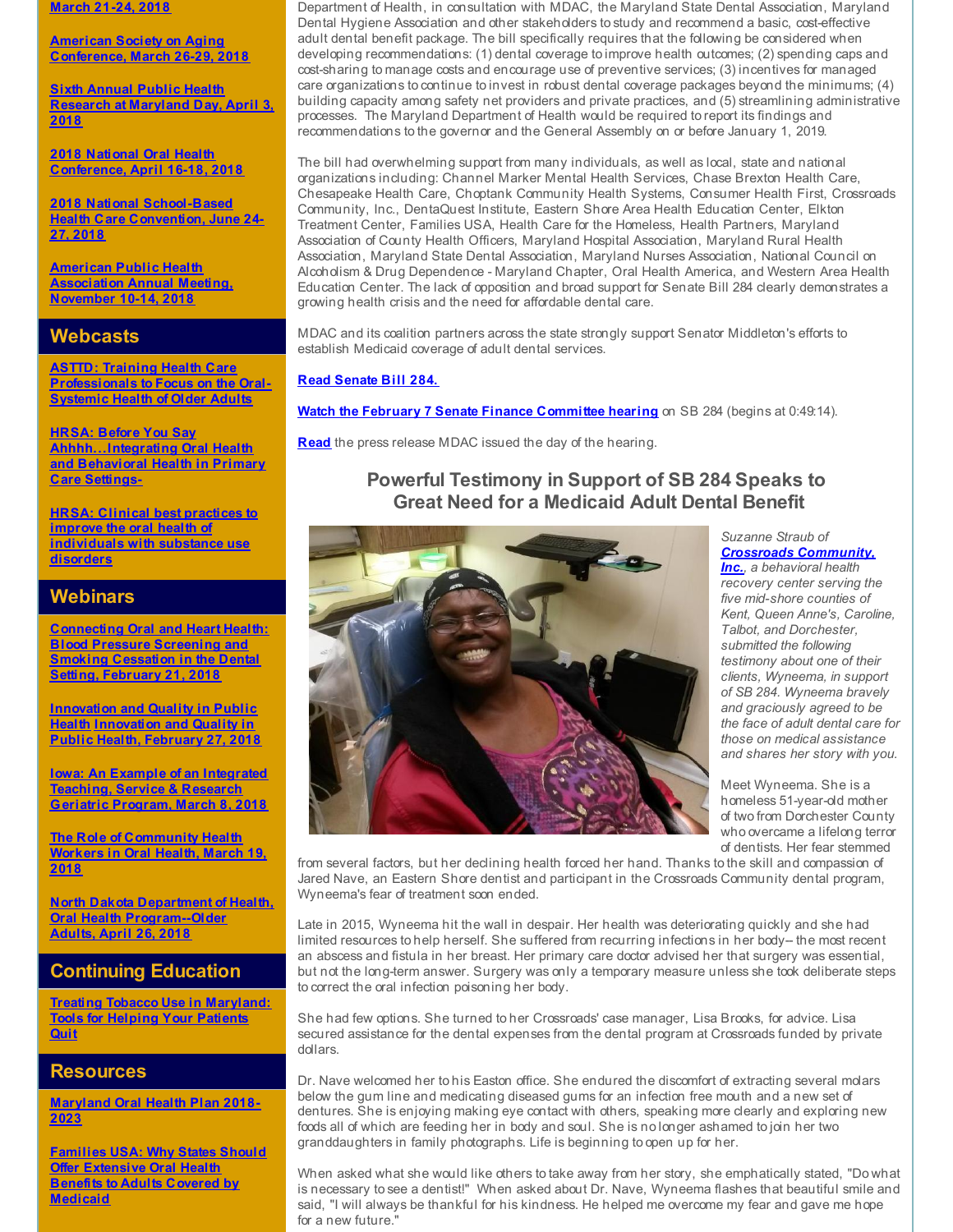**Families USA: [America's](http://r20.rs6.net/tn.jsp?f=001Xb41drQuKW_-oHy2weZP9Y9yojK87cPI4KL1qJjUR07CNQCyy6EfWqXdof857Ibvar-KMP4PArrlPeUZJyQi5HR76zGi22bJDL5rgj05ZcTOikKWGnAVjbOCqLrEgYzO3Ud8tZ9WhGKvqNaBQExsOvswBivpe7lIYSQTvZ2uKslF2rJDqmxkvTlhTu1b9R1gY3sl-M6M8gtU1cKYhFVNHFOj8MOwcCmE6pI5iTlsXGuWEsWe60qSrX_rdvfAB5hAYrPCm6Hz2X3HEDPcd2jwj_CGR1dAU8zwlMn3f8kM1woWTbo1-QSqupwhI81PZ-ozaJfOLu8mJE2kRvnPGsyk-kiERhbBZG5yuplQPP4EKD5ZMv7usyBm9qg3Rdz_WCGprTJyMHS6Z1OAD-BHynYrfQ==&c=&ch=) Seniors Need Medicare Oral Health Coverage**

**Financial Impact of Emergency [Department](http://r20.rs6.net/tn.jsp?f=001Xb41drQuKW_-oHy2weZP9Y9yojK87cPI4KL1qJjUR07CNQCyy6EfWuw83ZyKeI9NJu_dfPsO4V7iWHuzatiftjCREbmsDCbTaRniUA7q7WsKuAEtGnjIrDlM_DrW7XnUUBTxuw3QxK8J2nRLs6FAR3rzkcWSqQppStvYbEazVF5GdyU82gR8adVP7Ey4VcPmSrxy4bcoB4jOp0lz6bjNGzneJEbKvBhmPhro0i7kWhLYHQSnuDZWm2oVIrVNBrLG0DTQzEcmhMP-yPPz3wqN3zmgILSXGkwIxweC-VLqaLQXt-heO1an0NFAEVD1wH2snstWNH0hzOM=&c=&ch=) Visits by Adults for Dental Conditions in Maryland**

**Hospital Visits for Dental [Conditions](http://r20.rs6.net/tn.jsp?f=001Xb41drQuKW_-oHy2weZP9Y9yojK87cPI4KL1qJjUR07CNQCyy6EfWpIAdzYS62u-GO3AbyGNQLrgbWmU7a9Q0HWw9YP7clK6weRxB5BAk1juNLx-HmMtBcVzIMvBhcXXGUEqKdm532eG3rrSU6fadL9Eu5vRRWS6vqGi9wITW5QtTEAFX4smJRh3jSaVW3tongUlN5G62j5rr4_kqLHq1bWx2CzoWwzUW9Ofg_BALIkMyMH1-tGIOV1BS0nUa3MEHuDDXoeT54yqT3LBmZIqWxGjdZloxm-ucXnCtc72VVkfkA9hXXKphvAQZdWJl1UK6SIo_6y42wPrxINfKqKvlHyTD0W53i_sGicO1x3NXdbLcBNMxalLfA==&c=&ch=) in Maryland (aggregate report)**

**Health Policy Institute: Emergency [Department](http://r20.rs6.net/tn.jsp?f=001Xb41drQuKW_-oHy2weZP9Y9yojK87cPI4KL1qJjUR07CNQCyy6EfWtrtmR8M4CN9WlJkr8XB3cH0uGX7YfKcZCOOYVU4umrh1v03qpxsCwj2Ehgn65e4qta8Jkr3FipnwwSEyt2VaRSPokL1unU4-4IMms2P-2LDJgQdtW3gxR4Y3lGp5uKj6Sh3sHnhHuKD_pNx-3GaXUzIZIL_vdFPitM_xA61qWnjBgFLFM--dgncEzMOCiCSORyip73N0ureVv_SekOh6DADeQsbZtte32_rCDGzgwZo31vFDxRZTGSEX40S-Her86nv5syuWIvGyI58UvZx5u4brbDe7Q4WW8RJo_g2EFhM7lhviVF8g6_vZ8I_Th2HgWqLZpcPgzaGRIffebb5QCR4_RBhQyB8L-5hpJwl3WcZeV_mwVGFmTI=&c=&ch=) Visits for Dental Conditions: A Snapshot**

**[Strengthening](http://r20.rs6.net/tn.jsp?f=001Xb41drQuKW_-oHy2weZP9Y9yojK87cPI4KL1qJjUR07CNQCyy6EfWpIAdzYS62u-6JQH32Zwkx9T8rG9ds56NnwYi8OstgF8QX43q6FRwG83fhI42BYmyIjhLA_wIEdE0ZJR-tcDuLa9u08gELvMPqfQPfoaQitfntRFMnrapeWWUkFXuKqwdSt4I5Q4nMHhFifClwLxHrRbB5bOI_7AKSsZ6HGcscawfmRLnG590LpBl7OQOqCwl-lJ0mdoxZbvfXokQi7A7YYRB6O0wjWrgLzyIaAj7mjlagfs3H-jU8YJy_fz6nx_utJ0rdHtQxTKsUXyNsyKXAoY_lCyGJke-FCLOLhKixb3c7Gx8W51JxpDhwV56sEgnp-xS6H6gL2ETRPVVouf-5FzKV46mHWXzF3qGnQgG9Jwq6Bp9aOyE3Ric8iXYbxRPBDL_ntmkt3NH1WuEgewy2vVyU5pF9CyS_66-vuIMybpFskYuGrPzpgBhLT-Pbqd91I90OCmx_8Kv-jyfBOcT3GnL7RBwWazANZTvxQWxis2JCVni8ymjPYym8VV_7pQW4Dh2aCqL-Xte9aRKEMeBXwThz6agivoGvyUSniTRkhAL1gZI_E7zJGwEM2pX8o0GXBvSxTKgaNTwb7W37HBVyeF_j3z-2bX4w==&c=&ch=) Medicaid Long-Term Services and Supports in an Evolving Policy Environment: A Toolkit for States**

**ACP Fact Sheet: Oral [Health](http://r20.rs6.net/tn.jsp?f=001Xb41drQuKW_-oHy2weZP9Y9yojK87cPI4KL1qJjUR07CNQCyy6EfWuw83ZyKeI9NQUAIRUYZwLNKMgI6c3sA6_mek6S-_D3j93OAlOe5G7rBp1qJ-waqspjAO8NMysaECizBOoj8QbllzVxaZ-XjukECiXD_qcExd19xmBpP8N0NdGDzvMOxamhg66gNnPjUO-Ba9ht1K5mcx0VnYRKAeZ_Hgqo9hEUNPI7Qi1hIjAOjEUC6xQW1H92pDd37yM_eH3p0qGzwFNF9l6Y6zDUdl1iIJlGqN8gWKOUm8qBchxGn_KXSMcRsC8_C_PFpq-zoZiehSEcvnQe94_t3Ab3Ee3_TCWga-nOK0nZ99nHP7qR1XhqelGM5I_8dB5EkHMR6lKpDDU6UAdSnx0y3XRcre8MvA1AynuQ7bGtLY8EjriIIpB1ZnnMDytxCdLBqwKoP&c=&ch=) and Older Adults**

**Oral Health America [Medicare](http://r20.rs6.net/tn.jsp?f=001Xb41drQuKW_-oHy2weZP9Y9yojK87cPI4KL1qJjUR07CNQCyy6EfWi2WnP8Ay0UCAhM14BLkN0fiPUOqYd8dDkte0S1qimAul79JqA-wWjanMJB7xVMEl5vys-38WevcenRfQj9Vv7vdZWtZbljbDRaezWFDOkEVRPfjzWXxoj5uMPFf6vuS4Zs5FdpewhNps1TsGnZPtzxVAp1btct-RyGkjQ5Ql3lgWRFRzhnJ3OlpcCIXnrdVolb7T5G4KG6IlFLsIlqv1WO4Y_d4wRgNyGtfhmiCvtT1tvpPkkuLgIOw3tHAgZ_q58cG2HgkZnYXd-ZAHne8LeVtG47CK_0_n0eGFjJSjxZxEzJqAtUANMiWMQ7GbnLeiZ0wTm9ta5BL&c=&ch=) Dental Toolkit**

**Oral Health in America: [Experiences](http://r20.rs6.net/tn.jsp?f=001Xb41drQuKW_-oHy2weZP9Y9yojK87cPI4KL1qJjUR07CNQCyy6EfWgzsjyJuRRoS1Rhy9BvKGlg5khktuVn7kmXEZLvrJAEge5wgUe3ofxGsSugV9d3Msp3idC4fSFXS8uOIEY7WQm20wsJenyJPqOKFqNTxgoXHLUN_dsR04_pcqhQI7idrnXybIGsH8MzSCi2A8agzKt2cXVmsE_8ZggKOZWrMS362Kr8enCb2ZPHUULczeRPt-1O-hf_Ft1wt7TGAlboIj2zBZZ5vEbNE-_pFj7yxkRRq3rDZLJ3m-XFGwPw21S2K7rrP9dtFx_dPLBn8Dv11pKY-5qRUlhxaua03EFk1tT6prnwqMcGObNlrz2g_Cul_nTv3oZIzhcwFvPvUqy2pu67qA_gJ-emyrg==&c=&ch=) of Older Adults and Persons with Disabilities**

**Oral Health 2020 National Policy [Landscape](http://r20.rs6.net/tn.jsp?f=001Xb41drQuKW_-oHy2weZP9Y9yojK87cPI4KL1qJjUR07CNQCyy6EfWpIAdzYS62u-pah52uaAN0gyFiLvhvBAAlc5Orhq0PFH0upOX6_63yeoeKx-hjdQe8KbDCe9l2mq7A1gpKzaIg3TtDOvuGexB59ypnyNOqD0RA-iBF1f85mZJeQ_aUtDVN_f16dWSnjKsMt76Op1re-QeTwoKiQpl1KHTdrhDJobrWqVgh0_Aq-LFKbfYvJ6NaWREGyI5HK_pNWsq_79rLV9_oAWVJI0GkleUFQ5wORSXoC47z-CzI-xOnC59wly7j75eK-LIwUdZlVed4BXD1a5f42BoygWt9bOYNhaWIwhZ3B4Xp5-DNw8Wxw-bio9RCAhycE1LzYiUrYKxqPge_p-BlHZM8x1bhwMKJQT5CUgm0dhgvb9FTRVHypN_DizNzfV40yZTcrNHcoLb5Dt_EVoRc6bbP54rrApHSscDdUOeMp1rb3Wbc6qMHa0IHlhTfJlfS3ng890e95yjHkBzAc=&c=&ch=) Resources**

**OH2020: Reframing Oral Health: A [Communications](http://r20.rs6.net/tn.jsp?f=001Xb41drQuKW_-oHy2weZP9Y9yojK87cPI4KL1qJjUR07CNQCyy6EfWtrtmR8M4CN9pHAqY5LZqZ6yI5S_LfCSb_yo3x524Ti5_F2vHb_phsPOkVlYKypaI69aS_rcdl_oGBNfq4L3kLFzrrDbdqwXNPTFLHbrknhlYchZu2sSNqU9N7NcgxLBOWrSgMl8MDwm60B8-A_64kZ7kx-8fjVU2ZrS16gNmQ6K3okPcZ0w3qCNJ-Ah-UaDME6W3_uhSXbK__cllXUuXOB_De3DS1SQ_lhSIbVg7QfYLBuZqxrmmbQniFjME09nig-WQcPRVah5H3pHJKzAlbS6BRXfkj0iZZgK-PAKcEfn&c=&ch=) Toolkit for Advancing Oral Health Reform**

**Unlocking the Door to New Thinking: Frames for [Advancing](http://r20.rs6.net/tn.jsp?f=001Xb41drQuKW_-oHy2weZP9Y9yojK87cPI4KL1qJjUR07CNQCyy6EfWgzsjyJuRRoSOKIaZM0onF4ucK1YPUG-Eq4-yuWj3uHqCdbU_FkIQNe_T26M_ThtTZfsQz3to48ByC2GlcpNQx7bpHl_YaLzosaF8AdXe5XsSCNRivYRpq6JB3Fsa7zdddmI8PNSVniyfLYKPS59FURR6bbxGV0_gYv64qFx3XEoqeN9tFpMLiK80fNLT2gjd09LgC5J8GLnsVz_RdkJNjL6k5Tbzr-BV4Gg17EttOWb2XGS1qgMNbDx9FyDlw4xSAv0H1MEDGjiN6pRuCUwjU3kxlfAXlKnZ66isL4CE94Cgl0getjPOqDnbTBFn9ADwZ_jNkWegmrvWsOUGARENuLqtFIBSaSvRgHKpJcJUcOtU8oDFU0NC1Y=&c=&ch=) Oral Health Reform**

**[School-Based](http://r20.rs6.net/tn.jsp?f=001Xb41drQuKW_-oHy2weZP9Y9yojK87cPI4KL1qJjUR07CNQCyy6EfWtrtmR8M4CN9H4oxD8MGibo5V8PtrgdMki__nM-jd_O_RTPF5Trf1PNWfG4rFyVTCnE3-lDDoUku_0FfIIJ0wC0ZdzujaSaNnYjoZ5tEEBABe1oXWz2GqNxRlA3q-goth-dP8XY0XlHs9rFGiigSiHql2P-Wr2pkoFt4khADMGUIxN8DfN3O9i53-xoa1hNht5v5S8qN4WqP99DH9pNYmfno9LysR-Kb_QYiYV8Sr72-aedTsZWX53KHlcSHLsVqo8NJkyFxPcOd_Z91raYnPH_xF9R3mxtNygnbciT48RiX&c=&ch=) Health Alliance's School Oral Health Resource Library**

**ADA: [Championing](http://r20.rs6.net/tn.jsp?f=001Xb41drQuKW_-oHy2weZP9Y9yojK87cPI4KL1qJjUR07CNQCyy6EfWrUpG-A2OiPAs3ggTqzgf435O_krF67OqsRobnZYaCVGQJSuejsjnoFcLUloC9MmXjP8uq17wH7u3AjO0YseQNEw2Hj3BTZrVy5urEOopMcguzcEL6lDSK0FbtK8_DOt1n-4fvmTN77hwEMyQOFdYwb3-9_Y31gPUFIQ--bDTBQJYL5whyvTCM6uHcKRtyjAM71CZHwpJ0Rv-fejV6k0s3Nqwvj1D_nROubYbKlUQwqLZ47HSXWXklbKLADkaWJcwcT7I9TlGcOZQz9Bus3XSNWeZ5k-xRAAzi316MQAgH1NhPKHeQa7iIaAcSHwBlZhGtiZ-DoRyZLK&c=&ch=) Oral Health in Schools**

**Brush, Book and Bed [Implementation](http://r20.rs6.net/tn.jsp?f=001Xb41drQuKW_-oHy2weZP9Y9yojK87cPI4KL1qJjUR07CNQCyy6EfWpIAdzYS62u-Ps5NIBSzYLuwZZ6-1LvJJ-9fFoo9Gd8Bh_haduG1BENITA-NLXwFcEqxxJs6ZyQEhsrQh1XilB0CMNjB10561jFvxm63Za3ZNBOZmtg-Fw0P-AaQL8ZuCE127R2xbUsyUpdRwUoo8dQ5Um79RomHJjzQEkxSXIzfec2SJ2ibexZVJMrn5z_iafJV1c8U21Y8jZEhroY2WXv23ihVeCfRJOtwVWD6T5JgtSpEyhzzxu-fV1aoVIAUS9YS6cd_y95lWYt9kpyM19Yp9wnQ8qrrDuWNze6vjSgV7gm5VsjPzEgsB1Bjiym45-parFsP86qRJ8j5TCEelM2TmJAmIKo9qNzuYNJRCdRovXYFBiSXx6TTc7slYhAfkA==&c=&ch=) Guide**

**ASTDD Silver [Diamine](http://r20.rs6.net/tn.jsp?f=001Xb41drQuKW_-oHy2weZP9Y9yojK87cPI4KL1qJjUR07CNQCyy6EfWtrtmR8M4CN97WB2orJIvo7oVNA1gZi1mhtiJeQORgG6Ko_gifxKD0Gk0e3SsCK7e3mLGNBP7_1fG7h8rMvW0sSr3TSBmLr3wS4iPXLJjt5ocxNL4N3_xpK4ACitZjRS7guKTujVytErLGBj97sK8J8ed0QL-tyb-6ztqXAxsc6in_7KrzNmf5hmDm0afinBV_yVDmVE7WwuiNiinqvdCh0v6LpwAHnvynWcn5IXjMhZU74z5MuLKf2aotr2TxoTBvAGuXQyiJD5r6cOSvCFUHY4hKVk_zTn-1VgDKfZv3ioneCU7EAO2lg=&c=&ch=) Fluoride (SDF) Fact Sheet**

**Stem the Tide: [Addressing](http://r20.rs6.net/tn.jsp?f=001Xb41drQuKW_-oHy2weZP9Y9yojK87cPI4KL1qJjUR07CNQCyy6EfWg6PBvt4rVCx33F5C3KskxYmAarVI05E9VGLMjtTsAOW9oKdcg2J1AxAS9XQxuge1X_Fb2p_fUJHeSrOzhyOs2MN61pcrAC8uH5ad6rj8Twz_OCnSYANQjReFLVY8dztnjFGncnGyFTlFMdhms03iPtANONjwPp3QW7HaupHud_SnF1tU5G0lHZlSc27kSP_ctMdGZ4VRYRE0fp3mVAHv5dN5wJpCc38_siKukhsYS7I4omtPltbJKDuINcIqc6NUGNYG6Qt7vUnteZfQEuBg1M9ANIHCwktCLqwTQoUE0sV&c=&ch=) the Opioid Epidemic**

**[Rethink](http://r20.rs6.net/tn.jsp?f=001Xb41drQuKW_-oHy2weZP9Y9yojK87cPI4KL1qJjUR07CNQCyy6EfWtrtmR8M4CN9h77lDn5Uqw_dkATwb-55zmbkx2eGf_6j6I-5gK2WdFd1tbJmNzKMbJjSkWzPET0ffQLoUR5MroPjRUN33J7VV353R8TqOj8lxqsxZAMSP30jm3cEd0_kd4ZV9Qjepju0BESJSniaL5wG9p_de26VfvRnIzquWCNHewP4SUWV5H4qsOhHhWC1jkGRhhwjchCH4YzTRBxq_5o6LHxAgNPtCmDkYCRQsI0Sdv4pffzYwFcIpDb8uYr_rsM22yDW-5SO&c=&ch=) Your Drink (how to make healthy drink choices)**

**[Compendium](http://r20.rs6.net/tn.jsp?f=001Xb41drQuKW_-oHy2weZP9Y9yojK87cPI4KL1qJjUR07CNQCyy6EfWgI1duiAwfOXeLhFPoo6N5FksLIrTRMFajQG6G3bXzzktWZh_t_4KP4K96Ao-r8sBAZmrUGaisELtnurqMlgnV7L-qju9OUjmCjXKD-89_5jv24Q_g5fvCb-o7IrNs2qtOBO9cYEGbJb7LXDCJXcDu9ufot32VBk4PkUvf3CIXTvVP9AtUyEXXvAMjHY44HOQjAc3bhgLVEYJGtXU45uILmAptn-1ijHWdO_dLFK8YaSdNI5xJzpVcSssnHAVXQyh3BADeLwWPEHe9qTM2tfaAMPjAMIhetKkRc7tjSDJbZaxEXgxBNMvc1PH0PHAcoXme7xdVYo6B50uqXl0XbsSKNJ2rDhpA4u7YwcQmlWIfbV&c=&ch=) of Rural Oral Health Best Practices**

**ASTHO [Telehealth](http://r20.rs6.net/tn.jsp?f=001Xb41drQuKW_-oHy2weZP9Y9yojK87cPI4KL1qJjUR07CNQCyy6EfWgI1duiAwfOXiFqnzgF1SpEa-v8WDRdz6IbOFVXgdeAk_42fGdvYehlJC1cAYiKiFLDayWpHu2jCTwmMbGxeVPHstg8vJSte6h1J12v6DqiLZvC2TPfbaMXgDx6lbxEPqft36diplh9Plove_NU-OBYxkkUurBF6ZuNTqwSuM9iVya1_Jh74ZdUZ8kY2xvuOxMPlAuAvFbiaY_zoFIdUB7NIoiNPdZrrFPnaQuihUYnFGmdGkEIv5Ty_jLI9vq5ZoEaSsNc4ec-bFIeOniStrDRiMAOxKLA8f-GoWZxfUs874tQTueuYSEab1SJXPXTUHo5OO14u_NnYgmB54P5Mocduj_cChzbiAcnAL6aX5Fgm_38L_63VSLrzyN_8FhF4JZKBPZsofyr3&c=&ch=) Resource Guide**

**Centers for Disease Control and [Prevention](http://r20.rs6.net/tn.jsp?f=001Xb41drQuKW_-oHy2weZP9Y9yojK87cPI4KL1qJjUR07CNQCyy6EfWgzsjyJuRRoSRM6LikYY_rvvYWE7BUXhPFuevF5YDH-MFRlOkqnF9HqNeNZelpD-K337-50YXkkrNEecV81NMt3Pm65CQFuxCZjZnc9snfMhtoWR0AqMnpgCfuogi-RUSbx4flLqY8Vm6JMpKG5JZ568ZYTOtXLUYahhfW1Jt2agAM2NyDmEKRVel_r2hJVsstgm8KOi15cD20Q4WkJafwH90htbfNK_J4SLv-2h-85k_TUFk-pZzhAMg8oOVaSzvy-HsfohEmvQBLB0LVrkcqOWOk2iCMPHOw==&c=&ch=) Oral Health Data Portal**

**Maryland [Department](http://r20.rs6.net/tn.jsp?f=001Xb41drQuKW_-oHy2weZP9Y9yojK87cPI4KL1qJjUR07CNQCyy6EfWi2WnP8Ay0UCD_fMfmurtrmAThf85loR4HAqxy1fMGuvQcX9A0I-35cX7bwFjoZgb_dpDjaeLdQxs8WtSfuaQBhvdJUA2MMq0XYB-ptDo5kxgl4WRMGIQfnRU5xDaUvtvm38P3WTP9-z6MCZ56h-a2ED3ejIIoaUn-d4IAArd0YsSMfxXBl-PkNEj5vZPai2SGl7t5XIWX60QMI5EqIvQu1r5ihyVn0Q3w7nd0lQdbLPglmcCfPz9ZBEd2W7ccKt0JfesipBJV5Kn1TccnKltrx9gE8JXReV4YdH0ip82o3I7UKjbYNB4PA=&c=&ch=) of Health HPV Toolkit**

**ASTDD Dental Hygienist Liaisons Webcast: [Strategies](http://r20.rs6.net/tn.jsp?f=001Xb41drQuKW_-oHy2weZP9Y9yojK87cPI4KL1qJjUR07CNQCyy6EfWi2WnP8Ay0UCu_fzA5mncXh5kdXeDbNmq1ID-MDGnN_r6_avcg6HUqNo9991bSZEoEpo-5FmBThalbZ-EihODRvimlhKx4Epv0j3eXa6TGbjClhqxzDOjeacUMWE3fnPdh6fTUo4Sb5md9k4ucTQV86A1iBHYR6M9Vh8wcg0Z2IhvMOcXsNJC67EmDC3jDYzftBvzOTILWAtI67jGa6964c7k4VMcwZl-WGLuGMeDYmB4hdWC8awtINlORxJPAEsaxtVXZGyMqXStvxKjtfIc_dZZqzY1q7plI3d_jNNaAGfnSIO0_cQcmk1qXRphLuXGMsOQIkDeVLH&c=&ch=) to Increase the Impact of State Dental Hygienist Liaisons**

*Suzanne Straub sent us an update to let us know Wyneema "is flourishing. She moved from* homelessness to living on her own, is in school and will soon be job ready. The power of the healthy *mouth and the electric smile."*

*[Healthcare](http://r20.rs6.net/tn.jsp?f=001Xb41drQuKW_-oHy2weZP9Y9yojK87cPI4KL1qJjUR07CNQCyy6EfWtrtmR8M4CN9YiAOgtmleoJPDdDOKXsjjMaisL5j_hk8up43_sLBDAtzoCvwXkqdzP1PDp3rnTHFKa_n5rkjLOED4C2fvgoE4hzXyL-QRtkbXvSnfrJnJV3ZOgAOMDP57fPKWq1GWpU_eNT8kioCEzI-8bIAyBGDvxcM_dH8ftTZ3x8zbBPi_Q1SgyQZThmpApgXExoIgA_ztfyyBAqnYa1aTl4t1vep26wDD_7NaTtkUX8etk36dnEwYrwejp3hRg==&c=&ch=) for the Homeless recently profiled two clients who have benefited from oral health care. Read their [stories](http://r20.rs6.net/tn.jsp?f=001Xb41drQuKW_-oHy2weZP9Y9yojK87cPI4KL1qJjUR07CNQCyy6EfWtrtmR8M4CN9AFpnmkSHNW7tNCZN5qqXyxBXA_mcOJE1aa0YDfuDM2KNZq6pKpV1qg-he2-9Hfs235ErQy2P3PpObHiahvX9tATkQr16BY3KBniXv6UmQ2XTJc1Jkybf96pjhFSCrs3Vl9F4aVa7jhewTXgEAilzzcL319Xz2dB90xushg8WhyTJl6fmWd1l5d7AprE8H7s7qKDDI91Ca5c7qHxCTokea6BmgFcNO6qa85xULNXB4eEB_6jA4Cgm3eT6fi26W97KQ7RNrNxrrGq9SoZ8CMfzL3P0c8144GOjaVJFfCCtpXBbVdZUXkgMq76dYP_FVCMz&c=&ch=) (see pages 1 and 3).*

## **New Poll Shows Strong Bipartisan Support for Medicaid Among Maryland Voters**

Nine out of ten Maryland voters say the Medicaid program is important to the state, according to a new poll conducted by Gonzales Research & Media Services. The vast majority also feel Medicaid is important to their families, and they have deep concerns about proposals to cut the healthcare program.

Support for Maryland's Medicaid program was consistent across region, age, gender, race and political party affiliation lines, with 80 percent or more in every demographic subgroup of the survey agreeing.

The poll was commissioned for the Medicaid Supports Maryland campaign, a new non-partisan, public information initiative led by Consumer Health First, a statewide health policy, advocacy and education organization. The recently launched campaign will educate the public and policymakers about the state's Medicaid program, the diverse population it serves and how important it is to Maryland's economy.

Medicaid, which is funded by both the federal and state governments, provides health coverage for one in five Marylanders - including one in four children, two in five individuals with disabilities and three in five nursing home residents. The program touches every county in the state, with high percentages of residents enrolled in western Maryland, Baltimore City and the Lower Eastern Shore.

"Medicaid serves two critical purposes - it is the safety net health program for low- and middle-income Marylanders and an important economic engine driving the health systems in the state," said Kathy Ruben, executive director of Consumer Health First. "Medicaid serves our friends, neighbors and family members. Consequently, we all benefit from a well-resourced Medicaid program in our state."

"We view this campaign as fundamental to promoting a greater understanding among the public, elected officials and policymakers about the value of the Medicaid program to our residents, communities and to the state's economy as a whole," said Leni Preston, vice president of the Consumer Health First board. "Maryland depends on Medicaid to provide quality health care for those who need it."

The poll found that 84 percent of Marylanders say Medicaid is personally important to them and their families. Of that group, 67 percent said Medicaid is "very" important and 17 percent "somewhat" important. Marylanders across the state also expressed deep concerns about proposals to cut Medicaid. Of those polled, 78 percent are concerned that proposals to cut Medicaid at the federal or state level would leave more Marylanders without insurance.

The Gonzales poll was conducted from December 27, 2017, through January 5, 2018, and surveyed 823 registered voters in Maryland who indicated that they are likely to vote in the November 2018 general election. View the full polling data **[here](http://r20.rs6.net/tn.jsp?f=001Xb41drQuKW_-oHy2weZP9Y9yojK87cPI4KL1qJjUR07CNQCyy6EfWtrtmR8M4CN9USJ_tZ5OwJhUiw5-mvhzsi_W1jI3gOrqHXG-ZTaB_34r_KKwt8lkz8sw48EcNRVi1rxFDA0bS7X7bMkJukkzhdcS-xhcvLA4DRYI2XeO8pYl_mi-T2XvzBn5Lur0FnAQV_VHn_lyMzSIko6gZXdgckDSkjU_I5zN_tapy_W7aBtq6MPduGW1IslkEEBXXc6FcA1wqMtwlNIwmkWTi3dPirwJIgKUjVtuMAOKmhwTxxR2dkJiMqp9JykmfGvhkZXlweT79JdQM-FbH7ERSZ57jSXrdBV9POigi3Z-Pf44X8aY0TFFV87SJTkrI4ulQcZW5FeMZpbSevjBFuvlJ-fyY4vwziMRHQnVODRgjKohIfI=&c=&ch=)**.

More information about the campaign is available at **[medicaidsupportsmaryland.org](http://r20.rs6.net/tn.jsp?f=001Xb41drQuKW_-oHy2weZP9Y9yojK87cPI4KL1qJjUR07CNQCyy6EfWtrtmR8M4CN9faEpuoTVE0ByP-_EftbX3ZUM0v1OJRCLVanANYuuAEZISKBhN0kvdGF-xNgwW-7uc0KrOT5er1o2bdjckh9HEys0GXX5pPFE2jGdM1Y38owI-BOg1e8RlDPZS8-ppzPMd32H2G9IOfustjiwRL3uPvHZ4iQvBBdTcLEAIQtl4w5lFpNQcWqdzb5gzsKSITpjnc-J0jbe65Bz5PQEDsGHCTrxmaa8I-lWMLutPlcD_3VblC0cxwW-TBgJHhSoaOHB8rTKgi7fyCs=&c=&ch=)**, as well as on **[Facebook](http://r20.rs6.net/tn.jsp?f=001Xb41drQuKW_-oHy2weZP9Y9yojK87cPI4KL1qJjUR07CNQCyy6EfWtrtmR8M4CN9ZVOob5uB1t7x0zVd9HLWIFu3W09O8N6SjTbMeqaLQ1zXIA5V7mNr3a-nAD4B7qVMK6DR4nImgsNnLN9cViHmLG5E6Vhdrs91phS8H0d9fWR2l-Bad_iYDg4sHv-CejgLt3udblRMuqd6zwilJDF06A==&c=&ch=)** and **[Twitter.](http://r20.rs6.net/tn.jsp?f=001Xb41drQuKW_-oHy2weZP9Y9yojK87cPI4KL1qJjUR07CNQCyy6EfWtrtmR8M4CN9VwRoYIsH3FNvo44Yl0ggR8D2nIxv7TW4dlo2d3FkiXW4n6C2U_xoV6w-axNWNDi02LNNK1pggLZAt6q3J1mglhZoRax4JMehE4Mnp3Dl9Djffj74piZMeA==&c=&ch=)** Individuals and organizations can sign on in support of the Medicaid program **[here.](http://r20.rs6.net/tn.jsp?f=001Xb41drQuKW_-oHy2weZP9Y9yojK87cPI4KL1qJjUR07CNQCyy6EfWtrtmR8M4CN9YjgiQ8QhEKfv6Tw_fD9raujcXQbLXBavZHjE9ngSYbgdTeGmGKsR60KRUALgVIIvFG_PACgCZQld7Pb7jZ4P3tAJ_QecA4uS9NE0xIIp_S75zaRKxQEXNu6npYivKCH563MnAtysjDjRezvZfwwLLome2NzoOPrHp5EI6UUxrRUdDvg3pB70jBRhj1GfXisIlQ3tP1eTcSSyN-tELzTlPHBgraqxlvEkv6XSchvShZHdN38ln74CdbAZVkV2Zv1-fjzI1uvUOSXE-FcYRuFnIVMyO9dLFGUj&c=&ch=)**

*The Medicaid Supports Maryland campaign is a non-partisan educational initiative of Consumer Health First. The campaign provides information on the state's Medicaid program and its benefits to Maryland and its residents and communities.*

## **Access to Oral Health Care Key Goal of 2018-2023 Maryland Oral Health Plan**

To help ensure optimal oral health, all Maryland residents need access to affordable, comprehensive oral health care to prevent and treat oral disease. The 2018-2023 Maryland Oral Health Plan outlines key goals and actions needed to ensure that all Maryland children and adults have comprehensive dental insurance coverage through public (Medicaid/MCHP) or private insurance: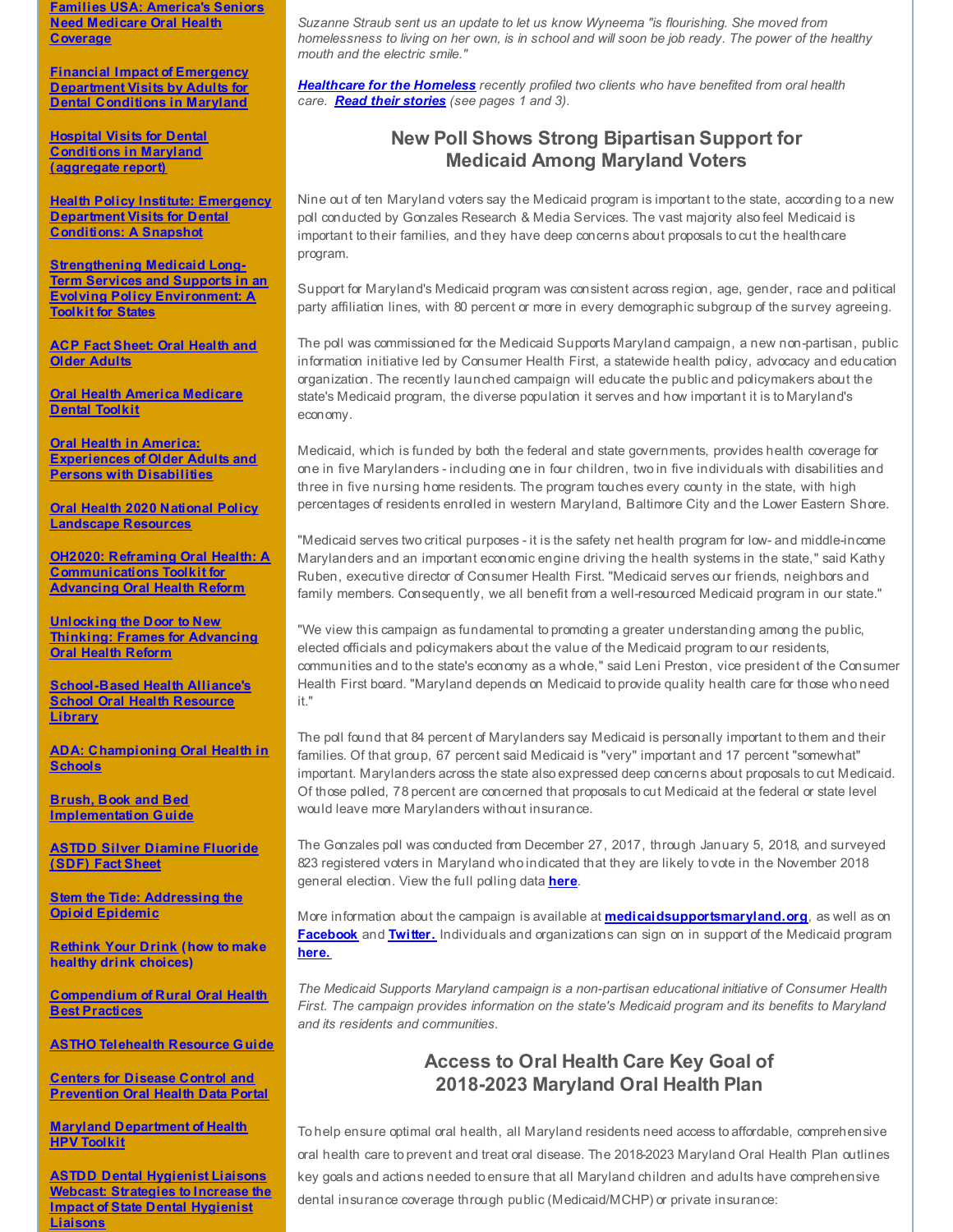**Updates to the ASTDD Child Basic [Screening](http://r20.rs6.net/tn.jsp?f=001Xb41drQuKW_-oHy2weZP9Y9yojK87cPI4KL1qJjUR07CNQCyy6EfWi2WnP8Ay0UCnO9E7S5riQvrAwNOU0JBdQJbI8J8FNlj5KV9P00mF2jXLTO1lE06ibytpTQdHgA6Yc4ghrpuhdJYCyRQLC39iB0RCSh07bvae5Wjid6sKuOdXnlTsuXuPr6kzjxHoTziVyjN3zks8hNuX3SXbGSHdIzxrdWnW4CbGmvdIJoEU25QkIiGxcoBChzZDmTslbJI5rSkz1dQXvb50DDt6uL7C3U7ViSu22vLIRgQ-m7kWoRmZK_NIQP6bDIjlHDaZqv4k15ns1cXWz0WxpWAlrFPvWg6KjJ1kUBZj7PzuyvMA14=&c=&ch=) Survey**

**ACP Fact Sheet: Oral [Health](http://r20.rs6.net/tn.jsp?f=001Xb41drQuKW_-oHy2weZP9Y9yojK87cPI4KL1qJjUR07CNQCyy6EfWuw83ZyKeI9NbbsgTbErSDysj0BjP3FTTvhoP8_AllFK9NFhH0ecDwwQ2v1uiaTufu1lQys2ssckcCBIFbiUmEsnzX0MhwrF5uh-ydppuVxZrBoYrJ85Mq6QRqGdo8GAHYIj3VFAw9KePxJcSUwm_qUz3ukCW6LK2WKEm3Uk6B1XDwwsFJaPIsJv5L9lldD2QV55qqg-2Cw7FfANNnxkGmYNm3QricXzFCi9ATo0q6pU__OoSI_K0i-l5Q54-bwNv-kKJiODzd815peX8t0MBDV_pWH_hyWk9_qf6UfqdVGNmoJu4yYQ9xsGBhECTbQ_r8x3HrHpQuu7wNlP8kbHwUlFKbiboWQEbBvsgXRlv3SiMa6OogGz0W61Tkpwj9i0gA==&c=&ch=) and You**

**ACP Fact Sheet: Oral Health and [Diabetes](http://r20.rs6.net/tn.jsp?f=001Xb41drQuKW_-oHy2weZP9Y9yojK87cPI4KL1qJjUR07CNQCyy6EfWuw83ZyKeI9Nwr96JcHSbv-ZeGVIybYHDahGNAemryr7gZ5B7SUSwKKaoP2UjRn4xFSnuwWaKmogwxnkOFLWNpoXIG5ieBHl5WVZh__MsBi84bGh7_7h32VudDsl5gj_OPBGp4DGMQAWMjpQMpOvQPVHKXLXThJqHsmVn-bNwSEqr2WySZnGD_uiYS_f3FMHSRUDHJ6KuUB_HHWBajwyim0dO-o6NzrKM-WF4IY8PD8Ow7it5GqZu6wNeSg1Y-BnRc9KNkMGjidYIk7IWzH0LEhuZmSK8bzQduCNGDyhN1iH8V5FCNamP25F_s_SVEUEBfkxOpu69H3CgTKnlGK6KzaP_U3w44p3JsUBTJf0O98Bwjts4l6HhmnZNjNH-VS8x-qegW5VIwjz&c=&ch=)**

**ACP Fact Sheet: Oral [Health](http://r20.rs6.net/tn.jsp?f=001Xb41drQuKW_-oHy2weZP9Y9yojK87cPI4KL1qJjUR07CNQCyy6EfWuw83ZyKeI9Nko7Y4_AA3rijWmsstdzIy9wiec67Z6xRE3Pr0Tj04RFm-jGpXGZsMHYXftt56WmtJOBAMOCoS6TdWqVZZcuRa_rnK4RzFXeAhDLjfhWTJd8XWE3Y99_gS1IawPe5H5IFPnV6HUSln9FW80fJwNY8nu1eB_ZxYOautZB0GsBZRMZbBSSLCmh6sttq_wPkGLv4giNNwlsbqGCWExeB39hg9i_9RnUOEAX3N_izesYDjeqxkPUXH0a-Ys-GFaIvnW9xHru976U5qGukMbJvVr3JYB1_lUJ0QT1fd1ZNy176JSWwC7cTDy7m2rrPcxa0K-IkiuGEsbWxxIQmP5In4EeT-_25K7YrIJf0KcdP3tVm-biJXPflVpnVhw==&c=&ch=) and HPV**

## **Legislative Contacts**

**U.S. [Senators](http://r20.rs6.net/tn.jsp?f=001Xb41drQuKW_-oHy2weZP9Y9yojK87cPI4KL1qJjUR07CNQCyy6EfWpIAdzYS62u-T-uMeF1OjT3__2jt8T10R8BXxYVja-8IxiIBWVVVgSpmE7Xu7uGrPN8hiokyCJ2mgDhIwFzJiCyEb1lLQl1ndiaL2t-EDcC8TGyTqoKfgJaoJBcp1fgMUGbzCJtaP23I5ptqp1TpVYpAohC9ypdTICKob9eZS6vNCJUH-J7HpHT1ldx8lme6eRlexJffjhIXkvS-tdsD9bJAopWXRpYOnHZRE7_uQ5CmCsC6cxii_Jsg5BjpfI2eJEIe0Y4oJ3vAyynUkuN0671KU1_K-FLt5x-yu4qIOscNzOz6PvSneZ4BfhJ3LVbFTmQclW-SvtFSVpnsDzJDo8U=&c=&ch=) (MD)**

**U.S. [Representatives](http://r20.rs6.net/tn.jsp?f=001Xb41drQuKW_-oHy2weZP9Y9yojK87cPI4KL1qJjUR07CNQCyy6EfWrAwJuibQH4frBIpLqSbdJJYlyQ00HXWvfsgj_INtRJGzm8ThdHtTIGG_QizWnyj44OeZENfBwlVmZVs907nESVD7sC5QhPVLGYNU2EUx2m5DkkV-VbqvOov6U-Pm6EeDdSH_UGsJ0eiw-tMqjrhZoPk0J1AePnF16dXy4yoNqvymFDEE-SUA7Vga2eTVe0YYi0rpm5eMHNWC6wX_nS5WC_v2r8AlHgIUGXG1fKFNXnh4I9dFmNbn6jRs9q_GcYPo2CZUTI_Mo_lbvpDFwJ-gtq2I9wy6WBNbAX4KFrRgwbR1eR8kgq6MTYCLomMe70PeaBchrqIg7GK&c=&ch=) (MD)**

**Maryland State [Legislators](http://r20.rs6.net/tn.jsp?f=001Xb41drQuKW_-oHy2weZP9Y9yojK87cPI4KL1qJjUR07CNQCyy6EfWrAwJuibQH4fjDrRQ9HZl4CH-Zki_0ikss3MB3y2swj8hLUY85WXPlReA-YJMrh09PVyDgmMaQaVG_ReMjb5sDe38EwZ3R_3LdHJg6lQQ2Yrudzy5fQOquPFaql_IOfhiUpvUQjcs5ER0vlTactFLvqNQriVf_YN5MmqJQPIuG4XYbHOU0wjD0aw7wdYoqDSb_8Ze3IE27oVJyI4UEq1rMQ4c7rZq7dmp0bKkw5XeYQckHlQCUCO3dWPjvDsShdQN6y7DsMAHr6SS3wHW9qZXgu-jmBmeETDOGJyiLKpSqDstM266_hqvNda81LZgdj4x7cQ36b8spcwom4TlLoSf_c=&c=&ch=)**

## **Contact Us**

**Do you have events or announcements you'd like us to post in the MDAC newsletter? Send them to [info@mdac.us.](mailto:info@mdac.us) We'll make every effort to include them, as space permits.**

## **Support Us**

## **Support Maryland Dental Action Coalition Inc.**

When you shop at smile.amazon.com, Amazon donates

Go to smile.amazon.com

#### amazonsmile

**Goal 1:** All Maryland children have comprehensive dental insurance coverage through public (Medicaid/MCHP) or private insurance.

- **Action One**: Ensure all children who are Medicaid/MCHP recipients receive all the oral health services for which they are eligible.
- **Action Two**: Increase the number of children who are covered by dental insurance through insurance carriers.
- **Action Three**: Ensure that children whose coverage moves frequently between Medicaid and qualified health plans under the Maryland Health Benefit Exchange - have consistent coverage and access to services.

*Note: The lapse in federal funding for the Children's Health Insurance Program (CHIP), which provides* health - and oral health - coverage for children up to age 19, left more than 140,000 Maryland children in *limbo. To urge Congress to fund CHIP, MDAC and its members, partners and stakeholders called and wrote their senators and congressional representatives and participated in national social media outreach, including Twitter storms and thunderclaps. Thanks to these advocacy efforts, Congress passed a 6-year funding extension in late January. A Continuing Resolution (CR), signed into law on* February 9, provided four additional years of funding for CHIP, for a total of 10 years - a full decade of *stability in federal support for the program.*

**Goal 2:** All Maryland adults have comprehensive dental insurance coverage through Medicaid or private insurance.

- **Action One**: Establish a comprehensive dental benefit for all adults who are Medicaid recipients.
- **Action Two:** Increase the number of adults with dental insurance through commercial carriers.

Note: Maryland is one of 16 states that does not have an adult dental benefit in Medicaid. The passage of SB 169, which authorized MDAC to conduct a study of the financial impact of emergency room visits by adults for chronic dental conditions and whether it is advisable to expand benefits for dental services *under the Maryland Medical Assistance Program, was an important first step on the path to achieving a* Medicaid adult dental benefit. The introduction of SB 284 and the broad support for the bill brings us one *step closer to improving oral health access for our most vulnerable citizens.*



**[Download](http://r20.rs6.net/tn.jsp?f=001Xb41drQuKW_-oHy2weZP9Y9yojK87cPI4KL1qJjUR07CNQCyy6EfWuw83ZyKeI9NfbARqimTAKOcMwlRN7yF8k96kZv66883yaWck4_Cb1ypN1FgkXMOJS_Gm9yWLG9CGAdvzqZMwIE-DjL6_6IiKvxeo89uzcI-hF-jtmFw_BOIXCvgcfMPg-VkOQ9b-4Pj8il5Dy_eG4dRijL2OKIaY_55qlf3Okpp1F5LO1aILZ7ZaIh3Y7wTgB6ru7BN-0UJ1_dz1jW3R267A5nh-9lVAicD9b7yqbyYCy8TrdMrBqI6a2nrSuwiHxfkY29uKIbrhT1412FwFT6sbFC-s7RgQw==&c=&ch=) a copy** of the Maryland Oral Health Plan, 2018-2023. The plan is also available on the MDAC website at **[www.mdac.us](http://r20.rs6.net/tn.jsp?f=001Xb41drQuKW_-oHy2weZP9Y9yojK87cPI4KL1qJjUR07CNQCyy6EfWuqlCj92S9e8NAPTU-jhN8paOClqqNusxaKaXlaw8gX-FidA5sOjrLvrbpBOWeWrjt-50w3zFv1_NenlakC_pXUsbhduTktDGDa9nrD82aySOMEn1PflBDOWIceMlV-HuqpqK_43TkiUCJIJGvKpYGmAeECElNkpvmbh6pvw9pqAg8SUiHh3Gg9XsC5PR7xiYS4zprq-MoIEvqXwtbmXnwtsykj1njLqpRLdeWHaP4lfReCzKlasAZ2_OKE4ApJCKQ==&c=&ch=)**.

**[Please](http://r20.rs6.net/tn.jsp?f=001Xb41drQuKW_-oHy2weZP9Y9yojK87cPI4KL1qJjUR07CNQCyy6EfWuw83ZyKeI9Ns40-3WNz5JVczOCNstwBLuvB482Xt6zUgTzCXhrTbJKZpcaJfL60Eh5p2oEm-AisvuraYwtTdAvMj0Wd5e1po_xpwkUFm_Aj5Yi54E-dJYl44A89mVDAsTH0sfDavUppJ8po_aZ6rB2I3ykx5D_yy91aAWS0Uy-WNm6uYwlikcusCWiAYDarsAnG7iISPgs99rokLB7ry3iJe_HNQ-JDyq5AlxtCv62czu-_wbk2Q4PxDjMBB3B1vfHRUbDCJUR6m9kOKAlfXi8=&c=&ch=) take our survey** so MDAC can learn more about the actions you're taking to improve oral health in your community.

The Maryland Oral Health Plan is financially supported by the Maryland Department of Health.

# **Congress Extends CHIP for 10 Years**

In a bipartisan vote on February 9, Congress added an additional four years of funding for the Children's Health Insurance Program (CHIP) to the six years included in the continuing resolution passed in January. This provides stability for a program that provides medical and oral health care to 9 million children nationwide.

While the bill funds CHIP through 2027, the payments for that year are broken up, which will artificially make the program's annual cost seem lower than its true cost. This may pose a problem when policymakers aim to calculate CHIP's cost beyond 2027.

But now we celebrate, knowing that more than 140,000 children in Maryland will stay covered for ten years.

Read the **CDHP blog on the [renewal](http://r20.rs6.net/tn.jsp?f=001Xb41drQuKW_-oHy2weZP9Y9yojK87cPI4KL1qJjUR07CNQCyy6EfWqXdof857Ibvj54uOEg_rx0GRHsuAC6SOoiCUZvAYwD64XF19TctBom6fcuSc8AnRSZI5ljHIln3oZIqGOLwsYwA5VWshyNzV4QIXHtYWaKHB1WS2ZdHURiJz6_yB372aJah3tOgqCHausnvR_hBaIYUQlRDuIE4zqxI729-msU6kh5sW6tLMKUE4y5oFRoGaNvYxB80Gdbrs0YaPdUzkbySuMtVxniQtrK2gUx5hWysRql-_3S3Ctcwhk0MQmrU1nmkR13yh7IW8IQ_UV0ezhZsCdySzi8Sa1GBBYPh_EXMAQBDqS5z2RxoAaPVJcHPHqQQET3AH2372kuHTFK8oeIC3tN-dtiXog==&c=&ch=) of CHIP** for a decade Read the Families USA **blog on the CHIP [extension.](http://r20.rs6.net/tn.jsp?f=001Xb41drQuKW_-oHy2weZP9Y9yojK87cPI4KL1qJjUR07CNQCyy6EfWqXdof857Ibv3X09iJdgd8AoL3CsaxlImfw4K4fi1zWPoDIQqu-Fxo9rBmvRFNFYe6SQl9JN7jIS9v6XWnsl6VI0yVX5Dfgl7riO5Xaf_Alu2DAOezs-V6t5gOC-IOMP80MlbZu0G8S2dNkcjEM2AOKCHADIu3oAGpaNeWMqIG5qrLouoizU8yrXieZl-pvRFz6kM_3qlLZWrH2Wyw30XvAvnSV54TUBJ8FT2XpDXhICNHePZVYZvG-O5qJWZm7mM5k5E9bikjSoL2qN0R-AXYP5g-j_XLBs2iMP60Po4abJ6jXS2t5J6MYY5snglIr4Y_F8xGb_DkugQIn3JwVNqWpkpjEyQk_vZg==&c=&ch=)** Read Community Catalyst's **press [statement](http://r20.rs6.net/tn.jsp?f=001Xb41drQuKW_-oHy2weZP9Y9yojK87cPI4KL1qJjUR07CNQCyy6EfWtrtmR8M4CN96MTOQ2JAx2Q0HpCLAh95AzxZuLE2xtLadpjARdLsVt2NcaYZFjrvnuQWm931-bElDQREByYJ6xtUbGRybYM9YpQl-7pFg8iQAxgs609n4fkoyYk6p015ILtAWdHPW-KUuCPadEKWPTZGw-uxqh8aWrcw5mo-SpPWDWWpt4NZW2YeerVORg7jc0_kPV0TS-XE0T-zHF9W5r5bqGi3y6sKM8Co76qL3Kjs4JOi-Ovu1qpzzzoyVbzL1KP-VOCy5l18zhhQ-eTfPjUACfO3QbYguCO44LufsVggrcERVCdG6jtq7c2uUGirZcDJwWBDyQBJaGt84LxApzkCZMKRb31D0OCWVC_cCSQS9TOLNkkUkZvm2qQr_DhgZOpsKc_AQMZAY6P7pRAA00etKaUevvMYIqua1ULPpGWiE5H7qkK1MD8=&c=&ch=) on the CHIP bill as a positive step forward**.

**February is National Children's Dental Health Month**